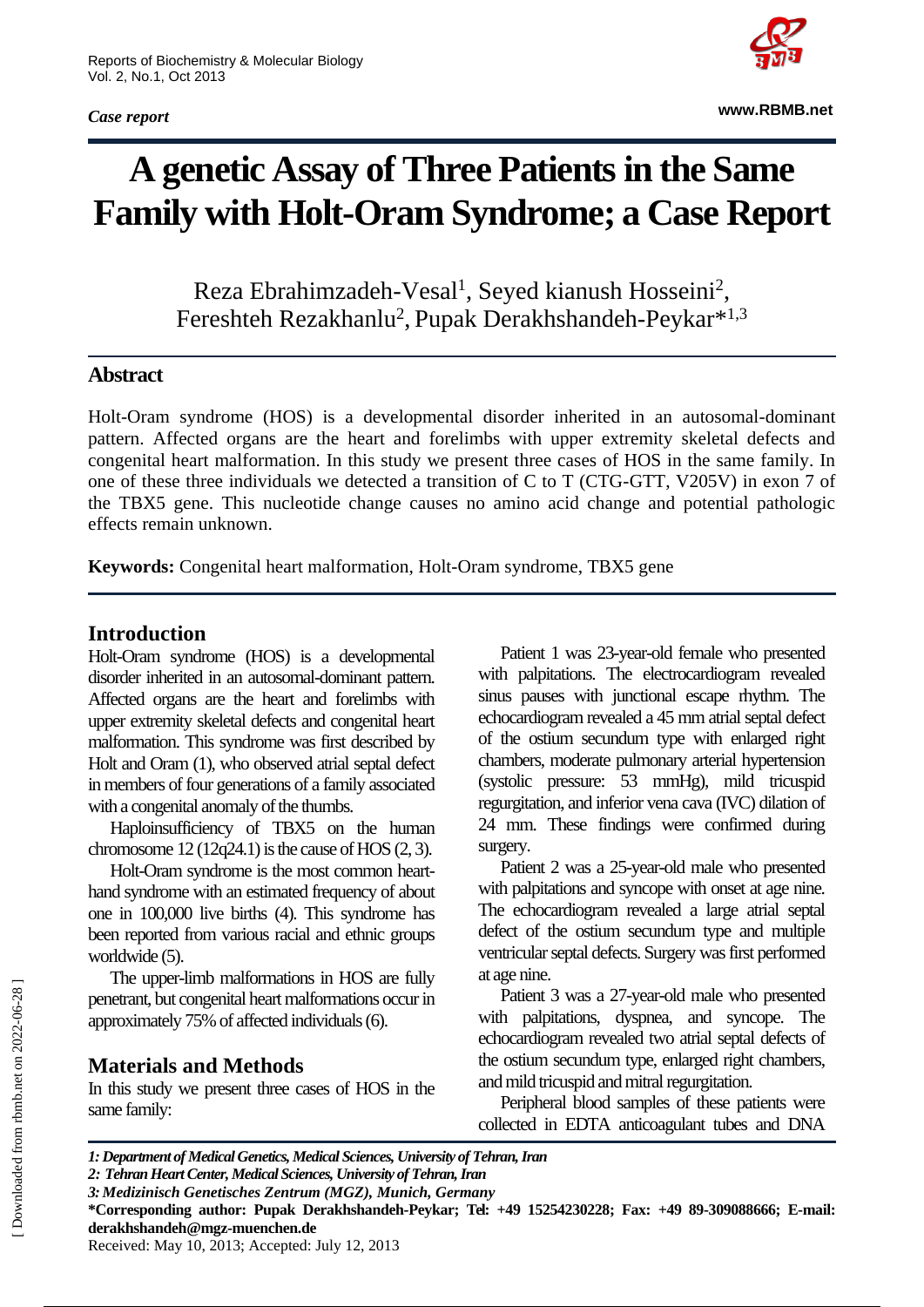was extracted using the salting out method, with modifications described previously (Fig. 1)(7).

Genomic DNA of exons 2-9 of the TBX5 gene, with NC\_000012.11 as the NCBI reference sequence, was sequenced using the primers listed in Table 1.

Each exon was amplified under the following conditions: one cycle at 94 °C for 5 min, followed by 30 cycles of denaturation at 94 °C for 30 sec, annealing at 60 °C for 30 sec, and extension at 72 °C for 30 sec, and one cycle of post-elongation at 72 °C for 7 min. Each 25 µL reaction contained 20 mmol/L Tris-HCl pH 8.4, 50 mmol/L KCl, 2 mmol/L MgCl2, 10 pmol of each primer, 0.2 mmol/L of each dNTP mix, 1.25 units of Smart Taq DNA polymerase, and 100-200 ng of genomic DNA.

| Table 1. Primers used to amplify exons 2-9 of the TBX5 gene. |  |  |  |  |  |
|--------------------------------------------------------------|--|--|--|--|--|
|--------------------------------------------------------------|--|--|--|--|--|

|                | Exon Primer                                                                                          | <b>Size</b><br>(bp) |
|----------------|------------------------------------------------------------------------------------------------------|---------------------|
| $\overline{2}$ | Forward<br>5'-GCTTCTTGTCCTCAGAGCAGAACCT-3'<br><b>Reverse</b><br>5'-GCAAGAGAAGCCGAGCAGGAAAGCCA-<br>3' | 277                 |
| 3              | Forward<br>5'-AGTTTGGGGAAGGAATGCCCACTAC-3'<br><b>Reverse</b><br>5'-TICICCICGICCCICICICTCACA-3'       | 200                 |
| 4              | Forward<br>5'-AACGGGGCTAGTTTCCGCTTCCACG-3'<br><b>Reverse</b><br>5'-CITITITGGGAGAAGGITCCACITIT-3'     | 307                 |
| 5              | Forward<br>5'-CCCTTAAAATGGATGGAGGC-3'<br><b>Reverse</b><br>5'-CITITITGGGAGAAGGTTCCACTTTT-3'          | 261                 |
| 6              | Forward<br>5'-CCTGGTGCGTGAACTGAAGCACGCT-3'<br><b>Reverse</b><br>5'-CTGCCATTCAGAGGAGCAAAGTTCC-3'      | 340                 |
| 7              | Forward<br>5'-GAGGGAGACAAGGCGGGGAATCCAG-<br>3'<br><b>Reverse</b><br>5'-GGAGGIGCIGGGITIGCIGCT-3'      | 250                 |
| 8              | Forward<br>5'-CITITICIGGIGGATICICICACACC-3'<br><b>Reverse</b><br>5'-GGGTAGGAACATGTCAAGGGAACT-3'      | 515                 |
| 9              | Forward<br>5'-TACTTTGGCCAAATAACTGTCTCC-3'<br><b>Reverse</b><br>5'-CGACCTTGAGTGCAGATGTG-3'            | 802                 |



**Fig. 1.** Hands of patients with Holt-Oram or heart-hand syndrome. Both thumbs are abnormally short and curved.

#### **Results**

Sequence analysis of the TBX5 gene in two of our three patients identified no nucleotide changes, but in one patient we detected a C to T transition (CTG-GTT, V205V) in exon 7 of the TBX5 gene (Fig.2). This nucleotide change is at codon 205 of TBX5. This transition causes no amino acid change and potential pathologic effects remain unknown.



**Fig. 2.** Panel A shows a chromatogram of the C to T transition (GTC>GTT), c.615C>T, V205V in TBX5 gene. Panel B shows the normal sequence of the same region.

#### **Discussion**

TBX5 is a member of the T-Box gene family required in vertebrate cardiogenesis and normal heart development (8, 9). Holt-Oram syndrome is a developmental disorder with full penetrance caused by haploinsuffiency in the TBX5 gene (3). This syndrome shows variable expression as a spectrum of mutations and thereby genotype-phenotype correlation. In this syndrome cardiac involvement may be absent in patients with upper limb defects. Immunohistochemical studies with anti-human TBX5 protein antibodies demonstrated cardiac expression during embryogenesis throughout the epicardium and in cardiomyocyte nuclei in the myocardia of all four cardiac chambers (10, 11).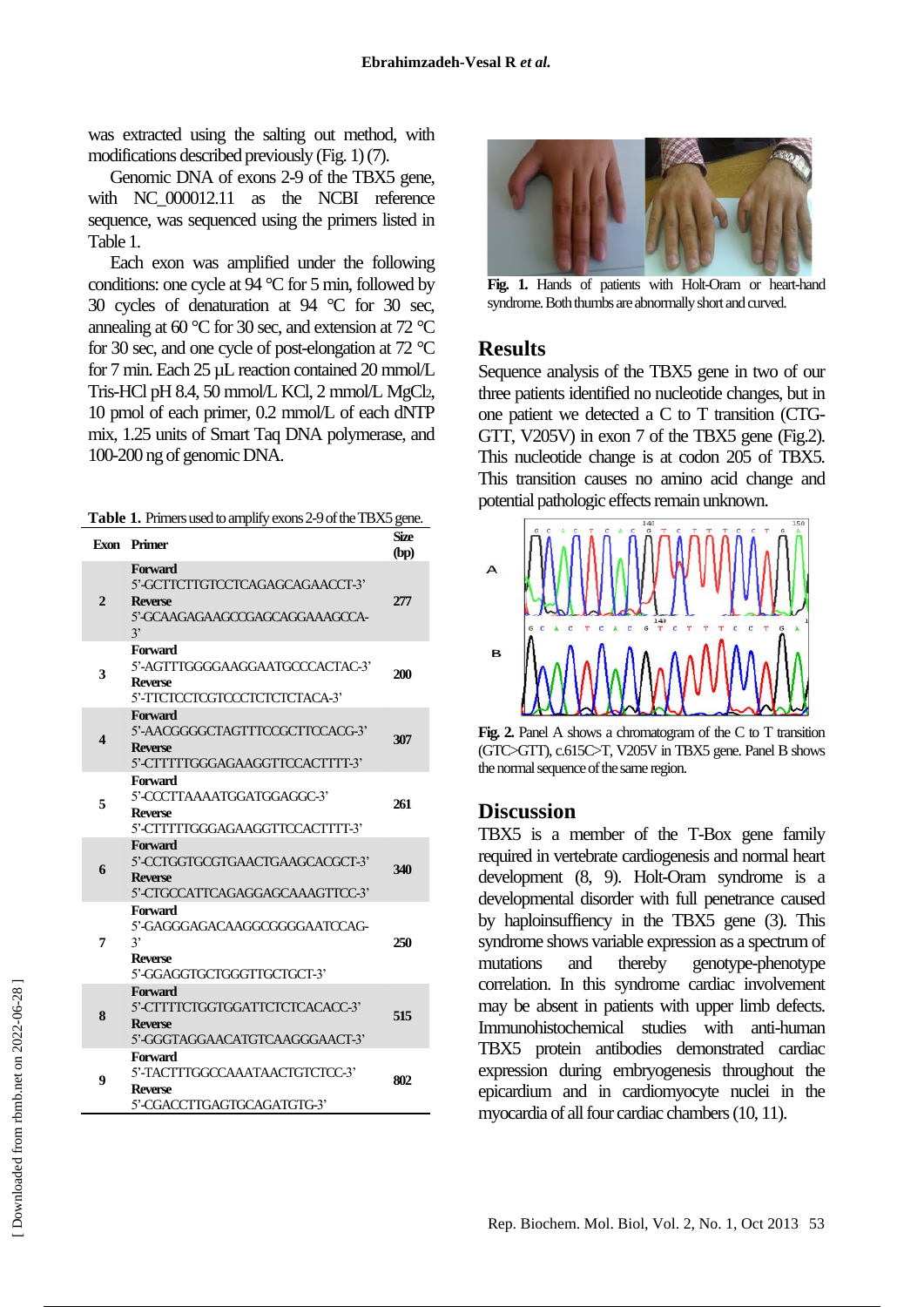Clinical manifestations generally present as malformations of the upper limbs, cardiac septation defects such as atrial and ventricular septal defects (ASD and VSD, respectively), and disruption of normal cardiac conduction system development (12). Wide varieties of skeletal defects and congenital heart disease were observed; however, the severity of skeletal involvement did not parallel that of cardiac disease. Smith et al. (1979) reported five of 39 affected patients had normal EKGs despite typical limb defects (13), Basson et al. (1997) reported a nonsense mutation (Glu69-to-stop codon) in affected members of one family that caused a truncated protein without a T-box domain (2), and in another study Yang et al. (2000) identified three novel mutations that included a frame shift by deletion of one base pair, and two missense mutations in 11 Chinese patients. (14) Contiguous gene deletions of about 2.19 mega base pairs (Mbp) in TBX5 with involvement of TBX3 was reported by Borozdin et al (2006) in one Czechoslovakian mother and her two daughters, which was diagnosed as HOS. (15) Large TBX5 gene deletions have been reported with multiplex amplifiable probe hybridization (MAPH) in genomic DNA from two related patients in which the TBX5 mutation was unknown in exons 3-9 (16). TBX5 mutation screening in exons 3–9 in a fivegeneration family of nine affected individuals with HOS phenotype identified no mutations, but array comparative genomic hybridization (array CGH) detected a 48 kb duplication at 12q24.21 including TX5 exons 2–9 with breakpoints within introns 1–2 and 9–10 (17).

Presently, modern high-throughput DNA sequencing technologies such as pyro sequencing and next generation sequencing (NGS) can be used to search for nucleotide changes in entire candidate genes in patients with genetic disorders. These methods are improvements over exon-by-exon PCR and subsequent DNA sequencing.

# **Acknowledgments**

We thank Prof. Dr. Bernd Rautenstrauß (MGZ), for his proofreading of the manuscript. The authors are deeply grateful to the HOS family for their collaborations. This work was supported by a grant from TUMS, grant no. 10505.

## **References**

1. Holt M, Oram S. Familial heart disease with skeletal malformations. Br Heart J. 1960 Apr;22(2):236-42.

2. Basson CT, Bachinsky DR, Lin RC, Levi T, Elkins JA, Soults J, et al. Mutations in human TBX5 [corrected] cause limb and cardiac malformation in Holt-Oram syndrome. Nat Genet. 1997 Jan;15(1):30-5.

3. Li QY, Newbury-Ecob RA, Terrett JA, Wilson DI, Curtis AR, Yi CH, et al. Holt-Oram syndrome is caused by mutations in TBX5, a member of the Brachyury (T) gene family. Nat Genet. 1997 Jan;15(1):21-9.

4. Elek C, Vitez M, Czeizel E. Holt-Oram syndrome. Orv Hetil. 1991 Jan 13;132(2):73-4, 7-8.

5. Boehme DH, Shotar AO. A complex deformity of appendicular skeleton and shoulder with congenital heart disease in three generations of a Jordanian family. Clin Genet. 1989 Dec;36(6):442-50.

6. Basson CT, Huang T, Lin RC, Bachinsky DR, Weremowicz S, Vaglio A, et al. Different TBX5 interactions in heart and limb defined by Holt-Oram syndrome mutations. Proc Natl Acad Sci U S A. 1999 Mar 16;96(6):2919-24.

7. Miller SA, Dykes DD, Polesky HF. A simple salting out procedure for extracting DNA from human nucleated cells. Nucleic Acids Res. 1988 Feb;16(3):1215.

8. Goetz SC, Brown DD, Conlon FL. TBX5 is required for embryonic cardiac cell cycle progression. Development. 2006 Jul;133(13):2575-84.

9. Horb ME, Thomsen GH. Tbx5 is essential for heart development. Development. 1999 Apr;126(8):1739-51.

10.Hatcher CJ, Goldstein MM, Mah CS, Delia CS, Basson CT. Identification and localization of TBX5 transcription factor during human cardiac morphogenesis. Dev Dyn. 2000 Sep;219(1):90-5.

11.Bruneau BG, Logan M, Davis N, Levi T, Tabin CJ, Seidman JG, et al. Chamber-specific cardiac expression of Tbx5 and heart defects in Holt-Oram syndrome. Dev Biol. 1999 Jul;211(1):100-8.

12.Moskowitz IP, Pizard A, Patel VV, Bruneau BG, Kim JB, Kupershmidt S, et al. The T-Box transcription factor Tbx5 is required for the patterning and maturation of the murine cardiac conduction system. Development. 2004 Aug;131(16):4107-16. 13.Smith AT, Sack GH, Jr., Taylor GJ. Holt-Oram syndrome. J Pediatr. 1979 Oct;95(4):538-43.